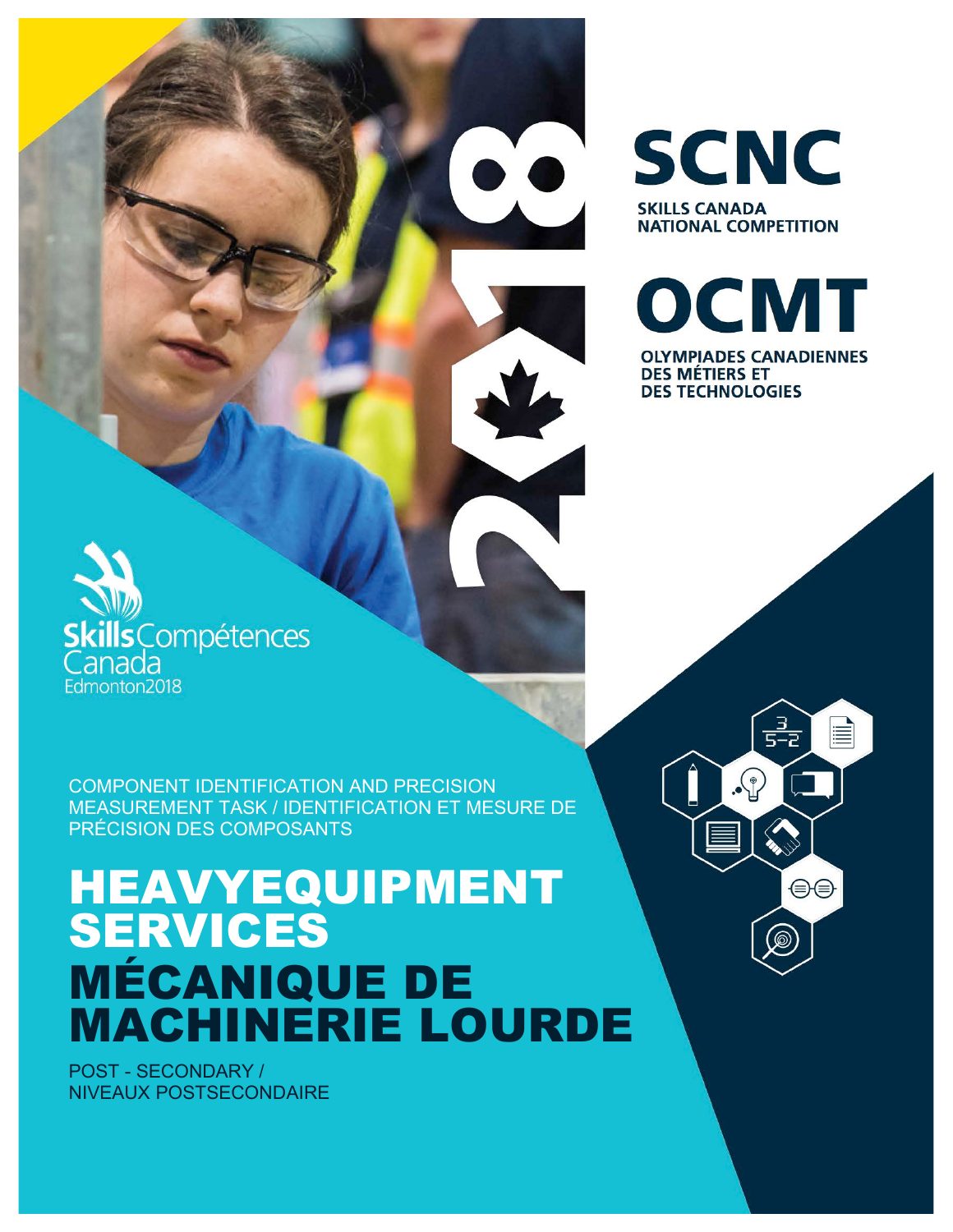

## **Component Identification and Precision Measurement TASK**  *(4 of 6)*

| Competitor number | Start time  |
|-------------------|-------------|
| Judge's name      | Finish time |

#### **Competition Overview**

| <b>Time limit:</b> | 2 hours                             |
|--------------------|-------------------------------------|
| Equipment:         | Components to Identify and measure, |
| Number of tasks: 3 |                                     |

| Task 1: | Identify components from the Truck-Transport and Heavy Equipment industries. |                                        |
|---------|------------------------------------------------------------------------------|----------------------------------------|
|         | Task 2: Use precision measuring tools to measure components.                 | <b>Value 50 %</b><br><b>Value 25 %</b> |
|         | Task 3: Use measurements to calculate volume, torque, or speed.              | <b>Value 25 %</b>                      |

### **General Instructions:**

The National Technical Committee (NTC) has all the materials you will need.

If you are unsure about any procedure, you may ask your judge for clarification.

Marks may be deducted if the judge decides you should know the procedure.

Your judge will operate the machine for you for testing purposes.

Please be very specific with what you would like them to do.

Before you start, you must go through the following Hazard Assessment with your judge so that you will be able to work safely.



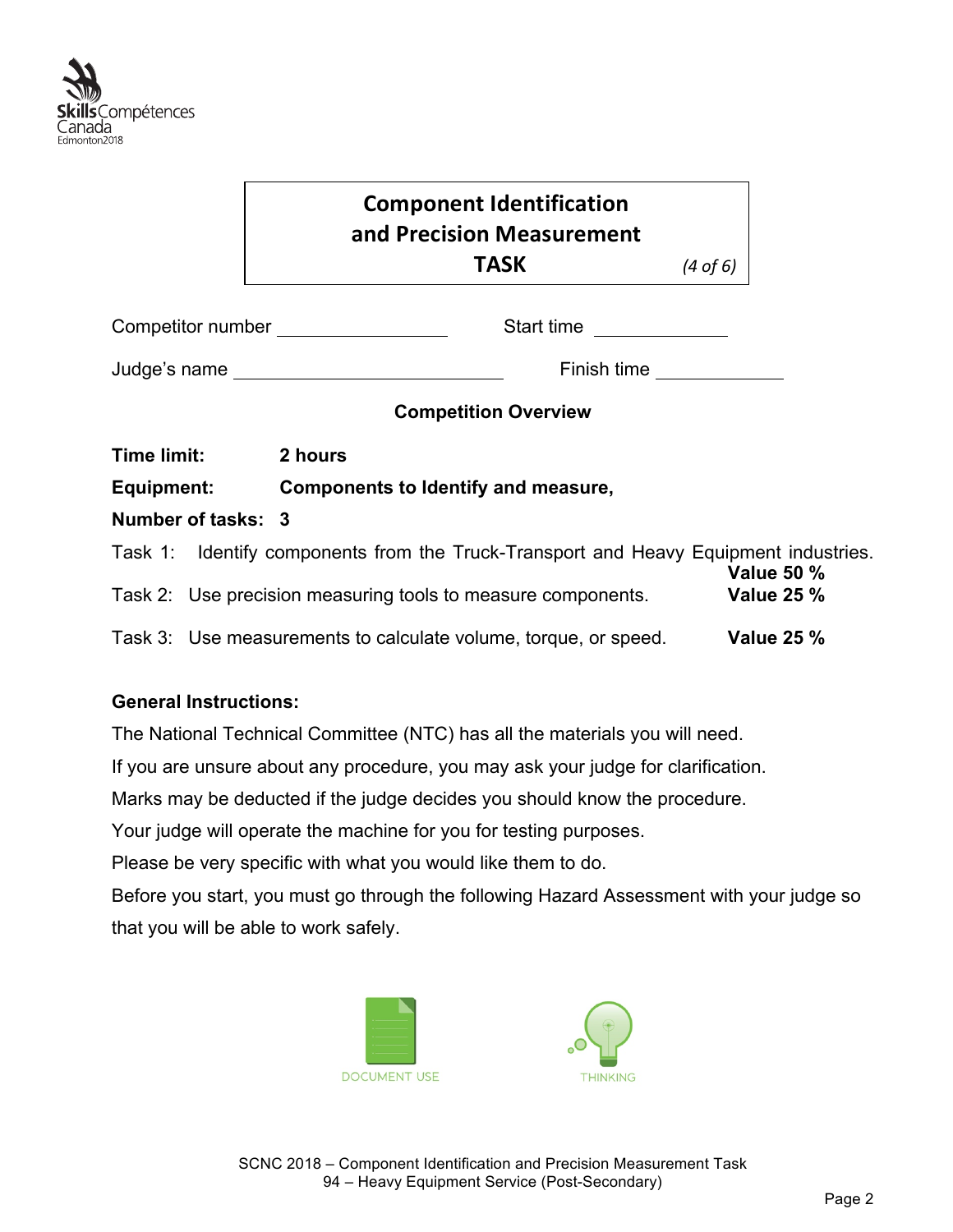

#### **Hazard Assessment:**

This Hazard Assessment is to discuss the following **6 hazards** and the counteractive measures you must take.

**Hazard 1:** Touching engine lubricating fluids may irritate skin.



Latex gloves and wiping cloths are available.

**Hazard 2:** Sharp edges can cut skin.



Keep hands clear of sharp edges, and wear mechanics gloves.

**Hazard 3:** Heavy objects may fall off of the bench onto your feet.



- Insure all objects on work surfaces will not be accidentally knocked off.
- § Keep your work area neat.

**Hazard 4:** You might trip over the engine support.



- § Position your feet appropriately.
- Use three points of contact at all times.

**Hazard 5:** Moving components on power tools can catch loose clothing and hurt you.



§ Keep hands clear of moving components such as drive belts, drill chucks, and bench grinding stones.

**Hazard 6:** Sparks from grinding stones could result in fire or explosion if combustible materials, vapors have not been removed.

- § Be sure there are no flammable or combustible vapors or dust near the grinder.
- § Keep all guards in place.

I have read this hazard assessment and the judge has explained it to me. I understand the hazards and I will take precautions to avoid them.

**Competitor's name Judge's name Date**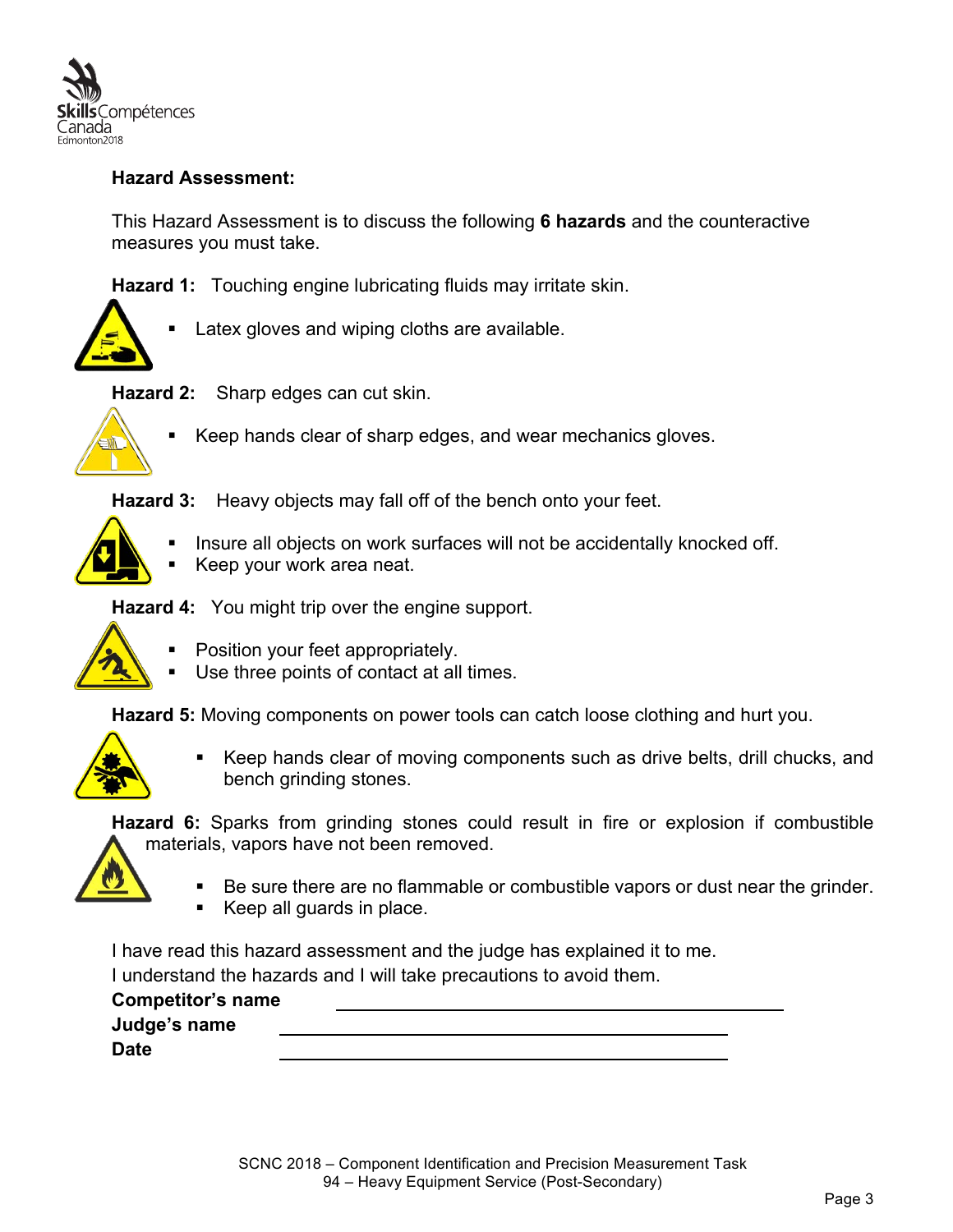

#### **Evaluation:**

Number of marks possible: **16.7**

| <b>Skills evaluated</b>                                           |
|-------------------------------------------------------------------|
|                                                                   |
| a. Use of safety equipment & safe and clean workspace             |
| b. Use and interpretation of service manuals & schematic diagrams |
| c. Logical order of repair                                        |
| d. Proper use of tools                                            |
| e. Precise adjustment of components                               |
| f. Accurate measurements                                          |
| g. Superior Workmanship                                           |
| h. Identification of faults, codes, or components                 |



*If you cannot proceed with a task, ask your judge for assistance.* 

*If you do not quite understand or are unsure about the hazards, please ask your judge for assistance. No marks will be deducted for asking about hazards.* 



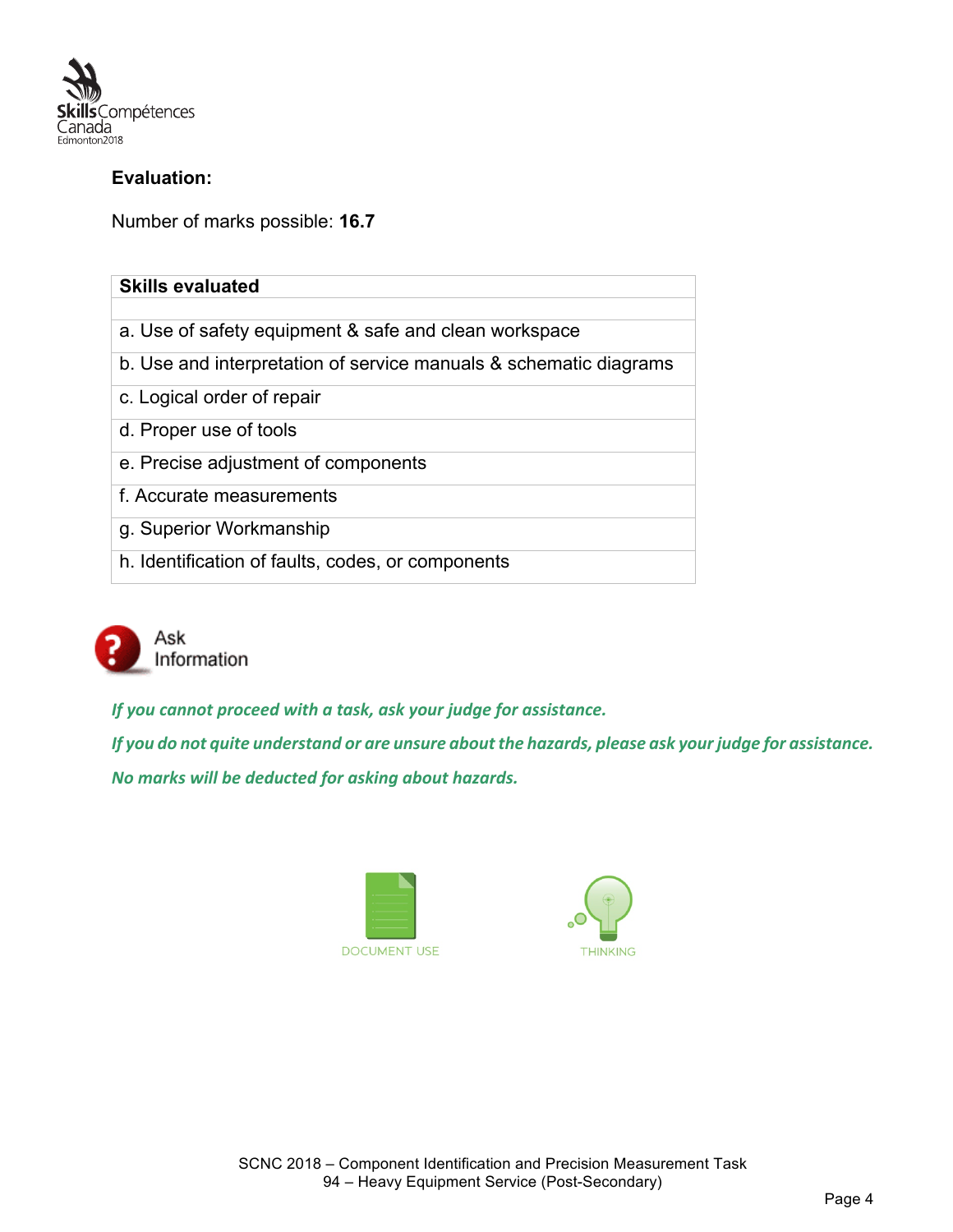

#### **Task 1 of 3: Identify components from the Truck-Transport and Heavy Equipment industries. Value 50 %**

Match the tag numbers on the components to the names of the components, using the "**Component Identification**" sheets. (See the example below).

| <b>INSTRUCTIONS</b>     |   |  |             |   |  |
|-------------------------|---|--|-------------|---|--|
| <b>Item</b>             | Ħ |  | <b>Item</b> | # |  |
| 3/8" Combination wrench |   |  |             |   |  |
|                         |   |  |             |   |  |
|                         |   |  |             |   |  |



*If you cannot proceed with a task, ask your judge for assistance.* 



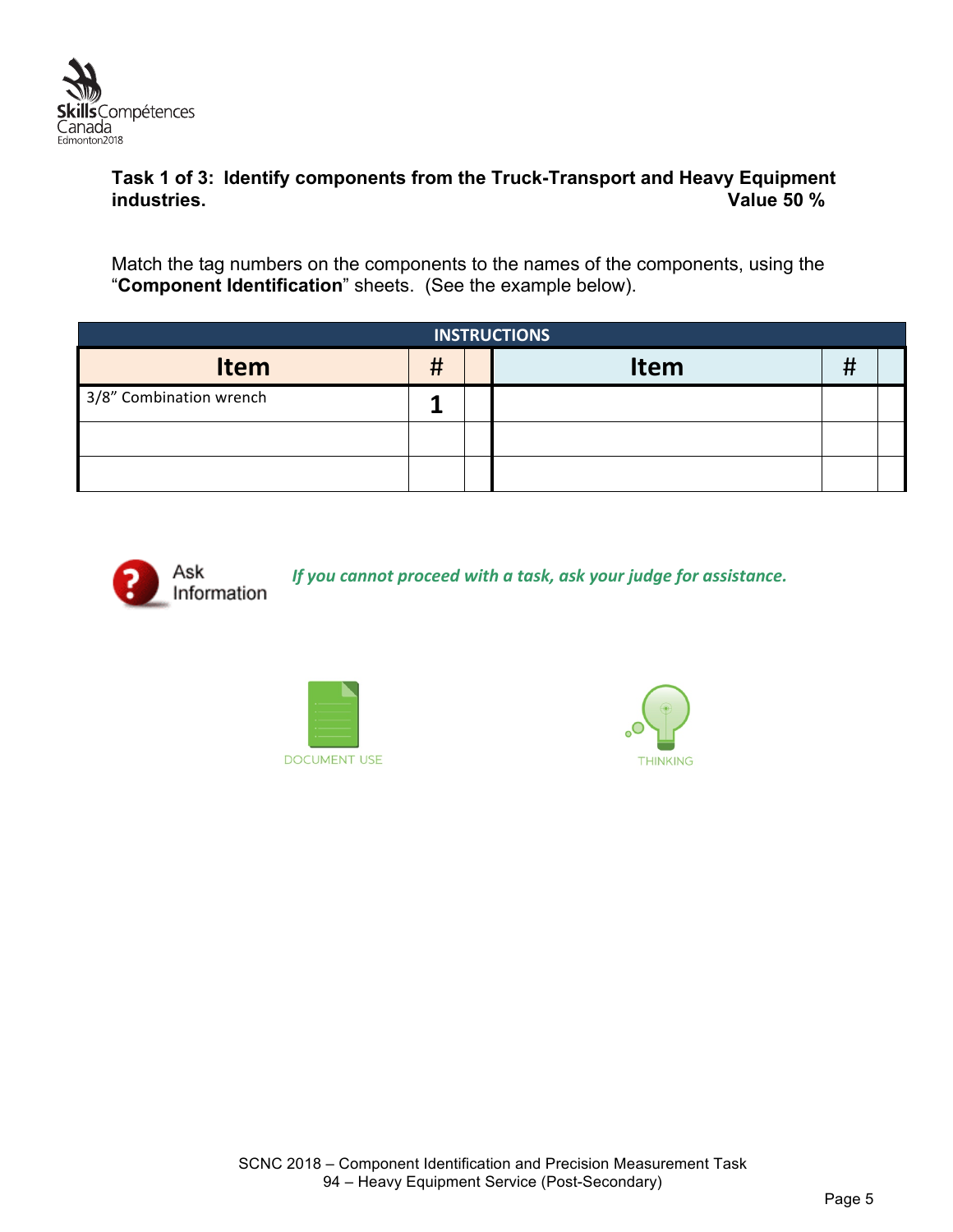

#### **Task 2 of 3: Use precision measuring tools to measure components. Value 25%**

Safely, appropriately, and accurately:

- Measure the following and record the measurements.
- Select the appropriate tool to achieve the required metric or imperial units.
- Include the proper unit increments with your measurements.

|                | <b>INSTRUCTIONS</b>                                                                                                               | <b>Measurement</b> |  |
|----------------|-----------------------------------------------------------------------------------------------------------------------------------|--------------------|--|
| 1              | Use a VERNIER CALIPER to measure the thickness of Component A in inches.                                                          |                    |  |
| $\overline{2}$ | Use a VERNIER CALIPER to measure the thickness of Component B in inches.                                                          |                    |  |
| 3              | Use an imperial VERNIER OUTSIDE MICROMETER to measure the thickness of<br>Component C in inches.                                  |                    |  |
| 4              | Use a metric OUTSIDE MICROMETER to measure the thickness of Component<br>D in inches.                                             |                    |  |
| 5              | Use an imperial OUTSIDE MICROMETER to measure the thickness of<br>Component E in inches.                                          |                    |  |
| 6              | Use an imperial INSIDE MICROMETER to measure the thickness of Component<br>F in inches.                                           |                    |  |
| $\overline{7}$ | Use a TELESCOPING GAUGE & a metric OUTSIDE MICROMETER to measure<br>the thickness of Component G in inches.                       |                    |  |
| 8              | Use an imperial DEPTH MICROMETER to measure the thickness of Component<br>H in inches.                                            |                    |  |
| 9              | Use an imperial DIAL INDICATOR to measure the thickness of Component I in<br>inches.                                              |                    |  |
| 10             | Set up and use the DIAL-BORE GAUGE to measure the maximum inside<br>diameter of the engine cylinder liner. (Standard bore size is |                    |  |
|                |                                                                                                                                   | (1 of 2) Sub-TOTAL |  |



If you cannot proceed with a task, ask your judge for assistance.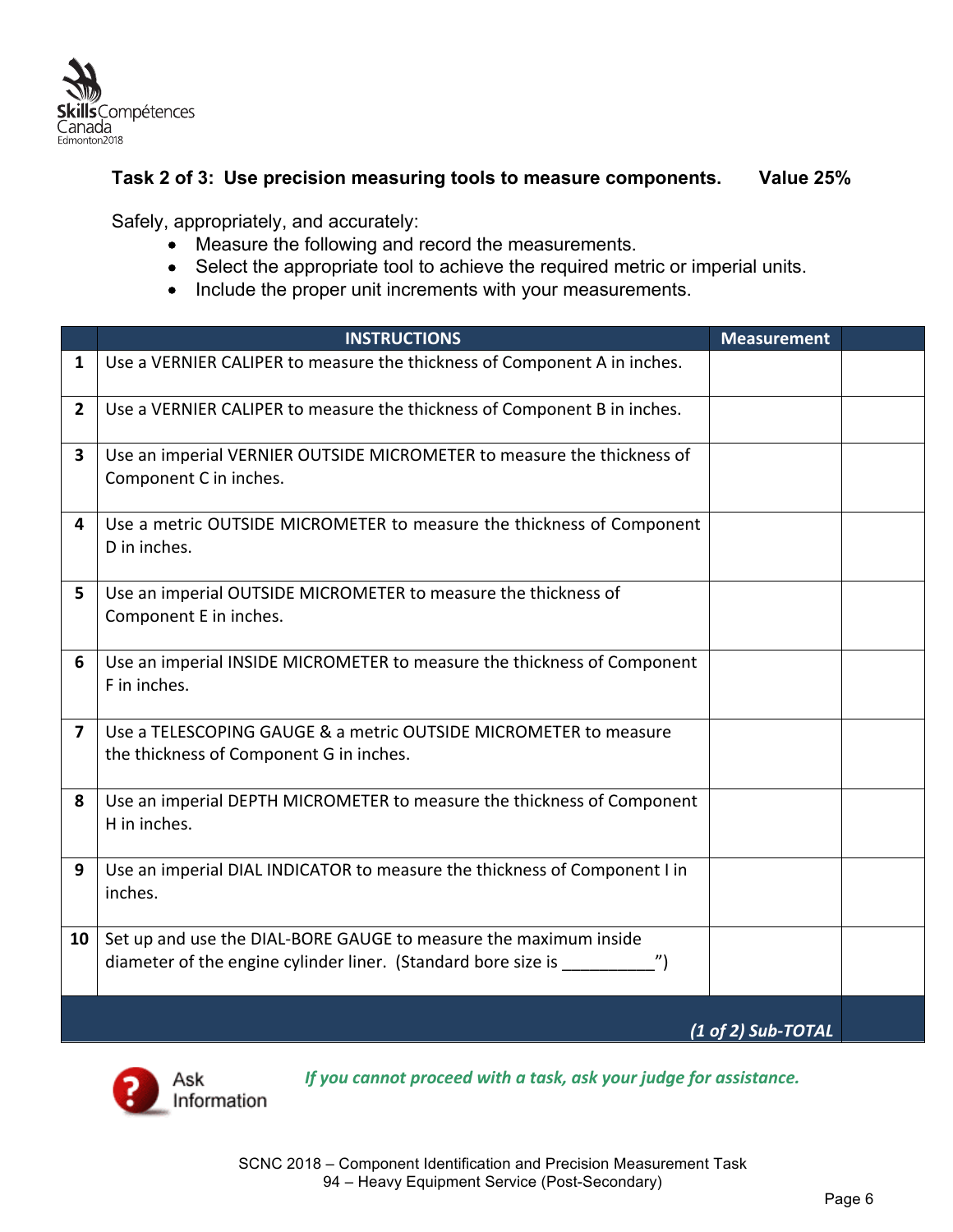

#### **Task 3 of 3: Use measurements to calculate volume, torque, and speed. Value 25 %**

Safely, appropriately, and accurately:

- Measure the following and record the measurements.
- Use your measurements to calculate volume, torque, or speed.

Select the appropriate tool to achieve the required metric or imperial units.

|                    | <b>INSTRUCTIONS</b>                                                                                                                                                                         | <b>Measurement</b> |  |
|--------------------|---------------------------------------------------------------------------------------------------------------------------------------------------------------------------------------------|--------------------|--|
| 1                  | Use a MEASURING TAPE to measure and calculate the volume (in gallons) of<br>the hydraulic cylinder #1, up to the bottom of the internal threads.<br>$(231$ inch <sup>3</sup> = 1 US gallon) |                    |  |
| $\overline{2}$     | Use a MEASURING TAPE to measure and calculate the volume (in gallons) of<br>the hydraulic cylinder#2, up to the bottom of the internal threads.<br>$(231$ inch <sup>3</sup> = 1 US gallon)  |                    |  |
| 3                  | Use a MEASURING TAPE to measure and calculate the volume (in liters) of<br>the hydraulic cylinder #3, up to the bottom of the internal threads.<br>$(1,000 \text{ cm}^3 = 1 \text{ liter})$ |                    |  |
| 4                  | Use a MEASURING TAPE to measure and calculate the volume (in liters) of<br>the hydraulic cylinder #4, up to the bottom of the internal threads.<br>$(1,000 \text{ cm}^3 = 1 \text{ liter})$ |                    |  |
| (2 of 2) Sub-TOTAL |                                                                                                                                                                                             |                    |  |
|                    |                                                                                                                                                                                             |                    |  |
|                    |                                                                                                                                                                                             | (1 of 2) Sub-TOTAL |  |



If you cannot proceed with a task, ask your judge for assistance.